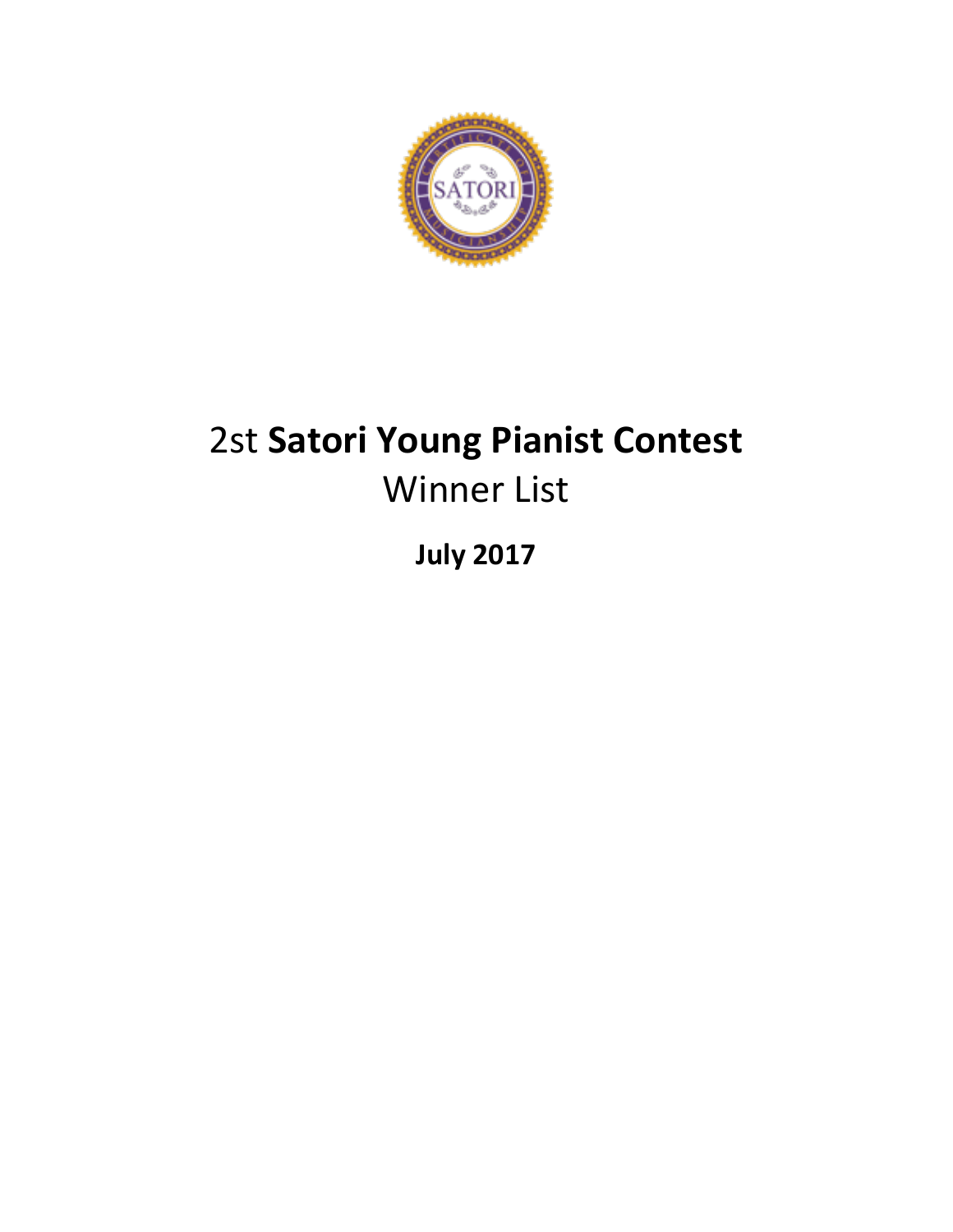### **Satori Young Pianist**

### **Grand Prize**

Thanks to all the contestants, the judges, our volunteers and staff, We're proud to announce the <sup>2nd</sup> Satori Young Pianist Contest has successfully completed.

Our Grand Prize Winner, in the "Grand Prize Contest 2017 and Winners' Showcase Concert" held on July 16th 2017, were selected from four age group.

Without further ado, please help us congratulate our winner:

#### **Grand Prize Winner**

| Winner                 | Age | Category        | <b>Repertoire</b>                                           |
|------------------------|-----|-----------------|-------------------------------------------------------------|
| lan Park               |     | Age: 9 or under | Variations on a theme by Paganini by Berkovich              |
| Jadon Wu               |     | Age: 10 - 12    | Cat and the Mouse by Copeland                               |
| <b>Matthew Gurning</b> |     | Age: 13 - 15    | Gargoyles Op. 29 No. I, III, and IV by Lowell<br>Liebermann |
| Steven Wu              |     | Age: 16 - 19    | Etude No. 10 Nocturne Op. 27, No. 2 by Liszt,<br>Chopin     |

#### **Special Prize Winner**

| Winner             | <b>Special Prize</b> | <b>Category</b> | <b>Repertoire</b>                                     |
|--------------------|----------------------|-----------------|-------------------------------------------------------|
| Benjamin Lim       | Musical              | Age: 9 or under | Sonatina op. 36 No. 5 3rd Myt. - Rondo by<br>Clementi |
| Kathleen Gurning   | Musical              | Age: 10 - 12    | Valse Impromptu by Liszt                              |
| Stephen Dai        | Musical              | Age: 13 - 15    | Etude Op. 25 #11                                      |
| Joanna Ahn         | Presentation         | Age: 13 - 15    | Toccata by Ned Rorem                                  |
| Celine Cheu        | Technique            | Age: 13 - 15    | Ballade no. 1 by Chopin                               |
| Ryoko Angela Ejiri | Technique            | Age: 13 - 15    | Scherzo No. 2 in B flat minor, Op. 31                 |
| Brian Jeong        | Musical              | Age: 16 - 19    | Arabesque No.1 by Debussy                             |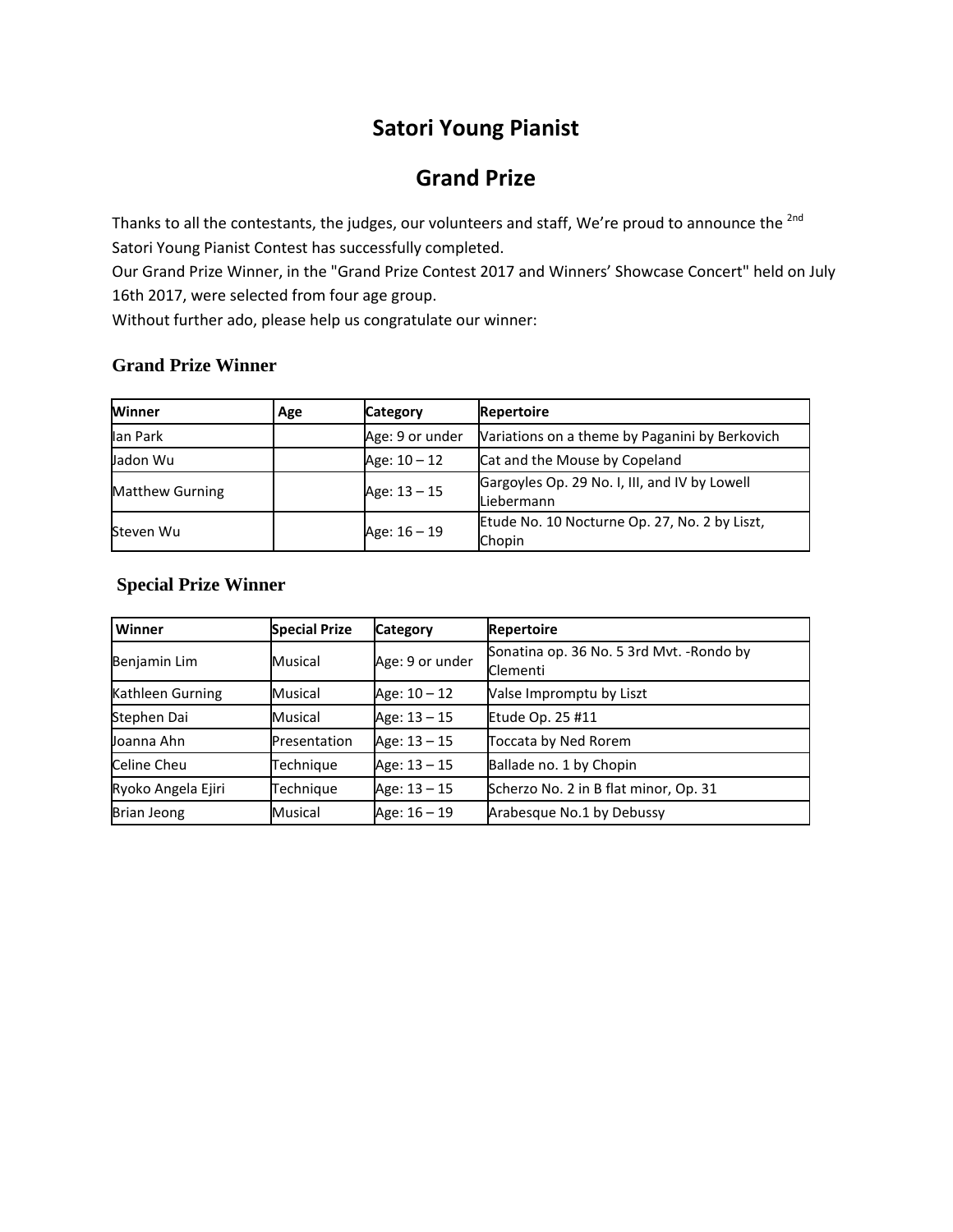# **Open and Prodigy Categories**

| <b>First Place Winner</b> |                        |
|---------------------------|------------------------|
| Category                  | <b>Name</b>            |
| <b>PN/O11</b>             | Adina Pak              |
| <b>PN/O11</b>             | Kathleen Gurning       |
| PN/O13                    | Brian Chang-Chien      |
| <b>PN/O14</b>             | <b>Matthew Gurning</b> |
| <b>PN/O15</b>             | Angela Ejiri           |
| PN/O15a                   | Stephen Dai            |
| PN/O16                    | <b>Charlene</b> Chen   |
| PN/O7                     | Claire Lee             |
| PN/O8                     | Benjamin Lim           |
| PN/O9                     | <b>Ian Park</b>        |
| PN/OA11                   | Adina Pak              |
| PN/OA11                   | Kathleen Gurning       |
| PN/OA12                   | Rachel Chen            |
| PN/OA14                   | Michael Chu            |
| PN/OA15                   | Joanna Ahn             |
| PN/OB11                   | Kathleen Gurning       |
| PN/OB15                   | Lea Pang               |
| PN/P10                    | Jadon Wu               |
| PN/P13                    | Celine Chen*           |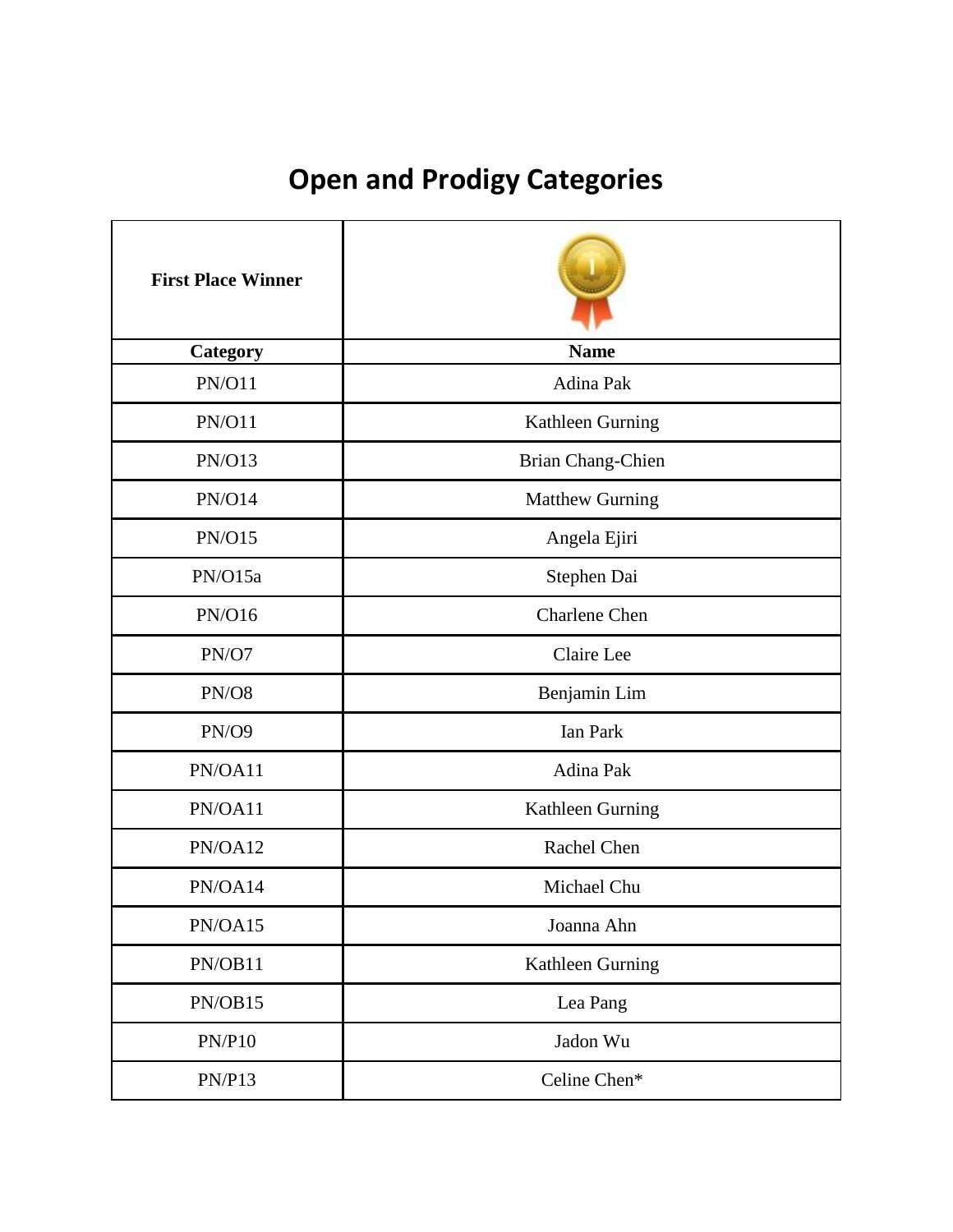| PN/P15                     | Valerie Chang                        |
|----------------------------|--------------------------------------|
| PN/P16                     | Steven Wu                            |
| PN/PA16                    | <b>Matthew Gurning</b>               |
| PN/PB13                    | Alyssa Cheng                         |
| PN/PB16                    | <b>Matthew Gurning</b>               |
| PT/Q19                     | Jin Seo Khang & Daniel Roh & Sue Kim |
| <b>PN/O10</b>              | Denise Cheng                         |
| <b>Second Place Winner</b> |                                      |
| Category                   | Name                                 |
| <b>PN/O11</b>              | Jason Cheung                         |
| <b>PN/O12</b>              | Jerome Lu                            |
| <b>PN/O13</b>              | Shirlynn Chan                        |
| PN/O15a                    | Michelle Wang                        |
| PN/O16                     | Chloe Horsojo                        |
| <b>PN/O17</b>              | Yenah Kim                            |
| PN/O7                      | Leah Park                            |
| <b>PN/O9</b>               | David Shin                           |
| PN/OA12                    | Vivian Gu                            |
| PN/OA15                    | Caleb Cheung                         |
| PN/OB11                    | Jason Cheung                         |
| PN/OB12                    | Rachel Chen                          |
| PN/OD16                    | Michael Chu & Austin Woo             |
| <b>PN/P13</b>              | Emma Fu                              |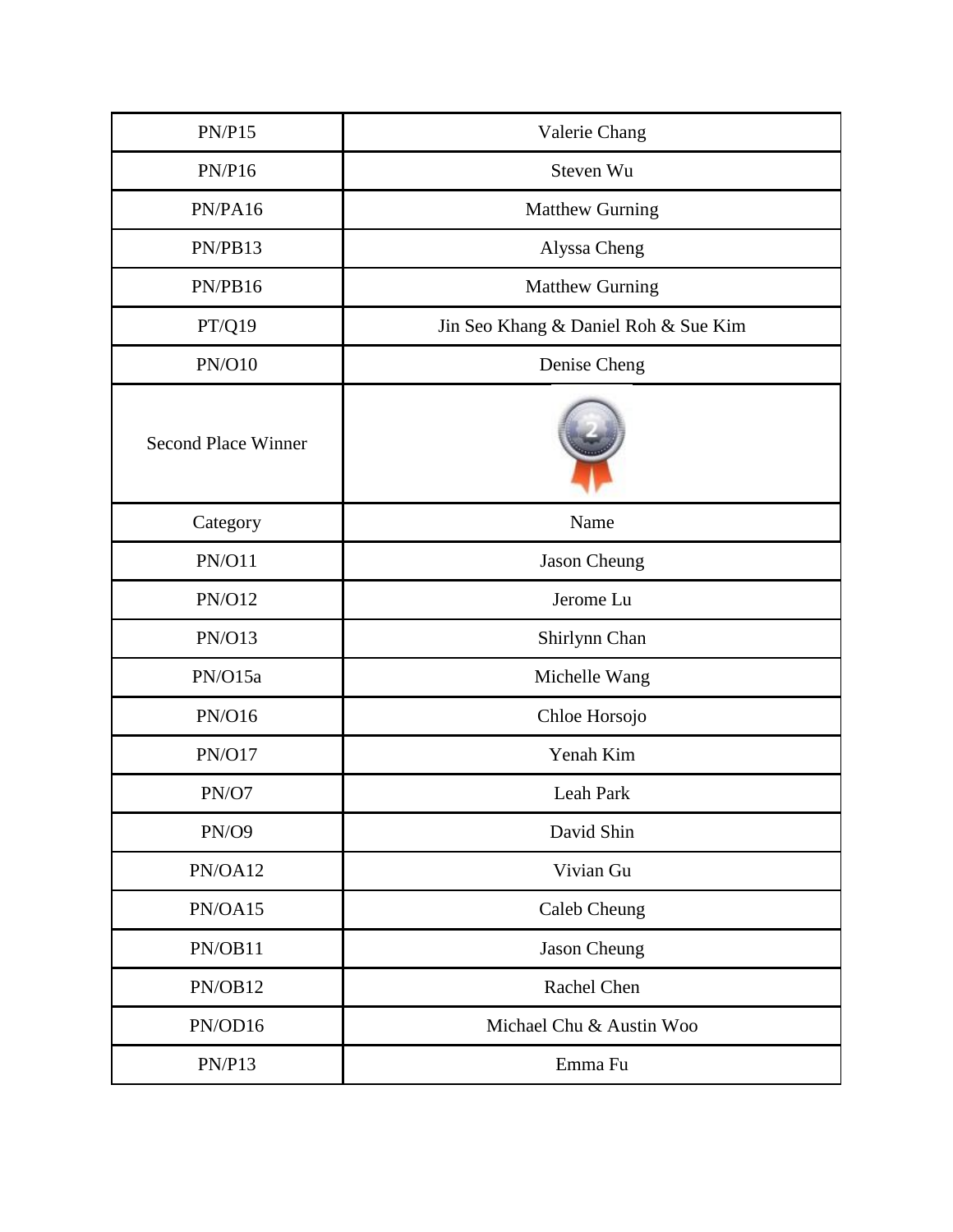| <b>PN/P13</b>      | <b>Lillian Feng</b> |
|--------------------|---------------------|
| Third Place Winner |                     |
| Category           | Name                |
| <b>PN/O12</b>      | Ethan Yen           |
| <b>PN/O13</b>      | Hannah Kim          |
| <b>PN/O14</b>      | Jaylin Hsu          |
| <b>PN/O15</b>      | Jane Kim            |
| <b>PN/O15</b>      | Joanna Ahn          |
| PN/O15a            | Lea Pang            |
| PN/OA11            | Benjamin Tseng      |
| PN/OB11            | Benjamin Tseng      |
| PN/P10             | Adam Lee            |
| PN/P7              | Hajoon Choi         |
| <b>PN/O11</b>      | Justine Zee         |
| <b>PN/O11</b>      | Benjamin Tseng      |
| PN/P10             | Lucy Lim            |
| <b>PN/P13</b>      | Zhengyuan Zhang     |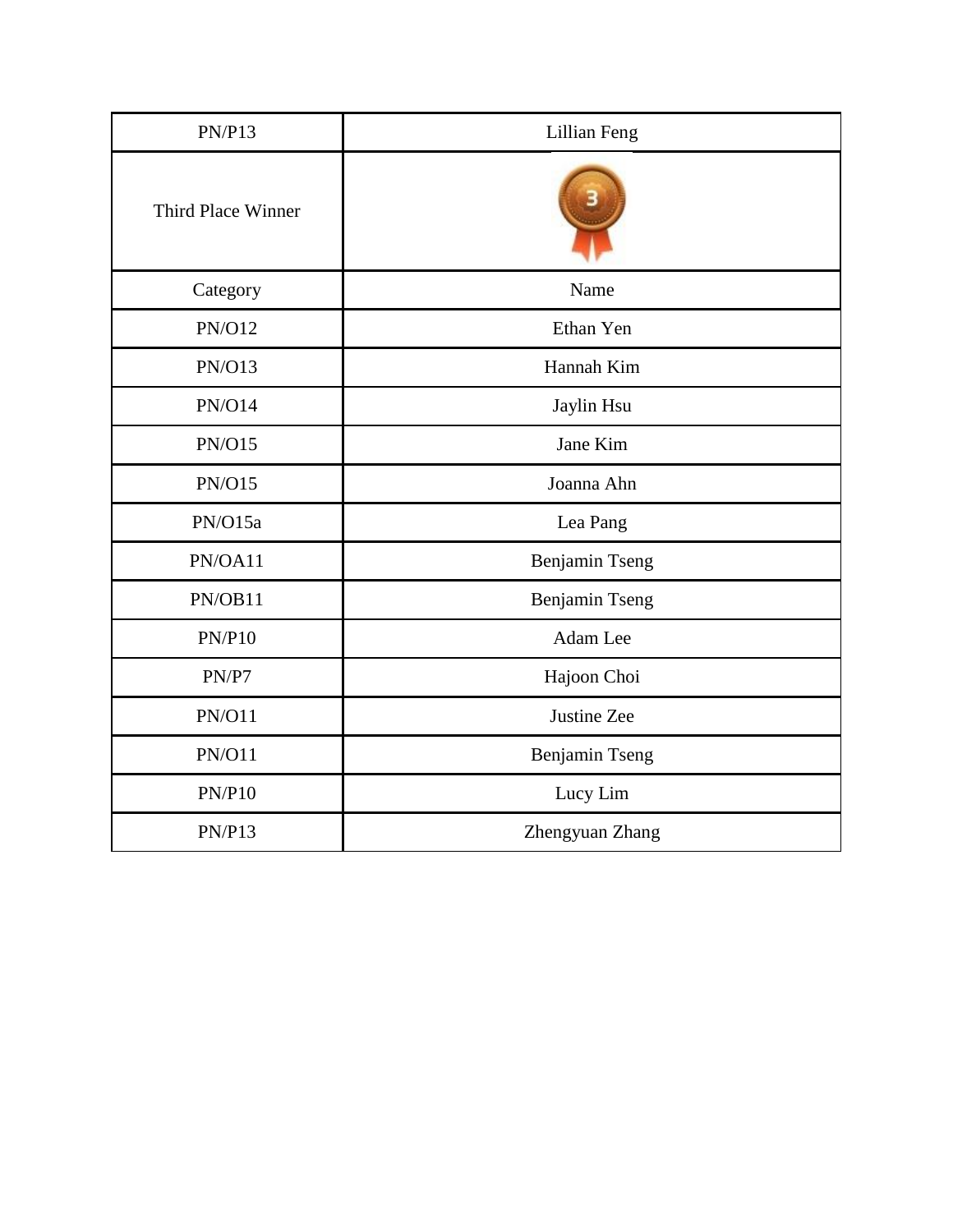# **All Qualified Categories**

| <b>First Place Winner</b>  |                                      |
|----------------------------|--------------------------------------|
| Category                   | <b>Name</b>                          |
| <b>PN/E10</b>              | Caleb Lee                            |
| PN/E7                      | Jayden Taehoo Hwang                  |
| PN/E8                      | Kaitlyn Kim                          |
| PN/E9                      | <b>Kenneth Park</b>                  |
| PN/EA7                     | Jacob Hong                           |
| PN/J10                     | Adam Lee                             |
| PN/J11                     | Zhengyuan Zhang                      |
| PN/J14                     | Junah Kim                            |
| PN/J15                     | Chi Hsin Liu                         |
| PN/J16                     | <b>Brian Jeong</b>                   |
| PN/J7                      | Jessica Gui                          |
| PN/J8                      | Benjamin Lim                         |
| PN/Q10                     | Jasmine Chao                         |
| <b>PN/Q12</b>              | William An                           |
| PN/Q13                     | Katherine Wong                       |
| $\text{PN}/\text{Q}14$     | Elaine Zhao                          |
| $PN/Q15$                   | Maika Koike                          |
| <b>PN/Q16</b>              | Elyse Im                             |
| $\text{PN}/\text{Q7}$      | Jackie Zhao                          |
| PN/QB10                    | Nadya Hitomi                         |
| PN/QB17                    | Curtis Kim                           |
| PN/QC12                    | Vivian Gu                            |
| PT/Q19                     | Jin Seo Khang & Daniel Roh & Sue Kim |
| <b>Second Place Winner</b> |                                      |
| Category                   | Name                                 |
| PN/E11                     | Brandon Koh                          |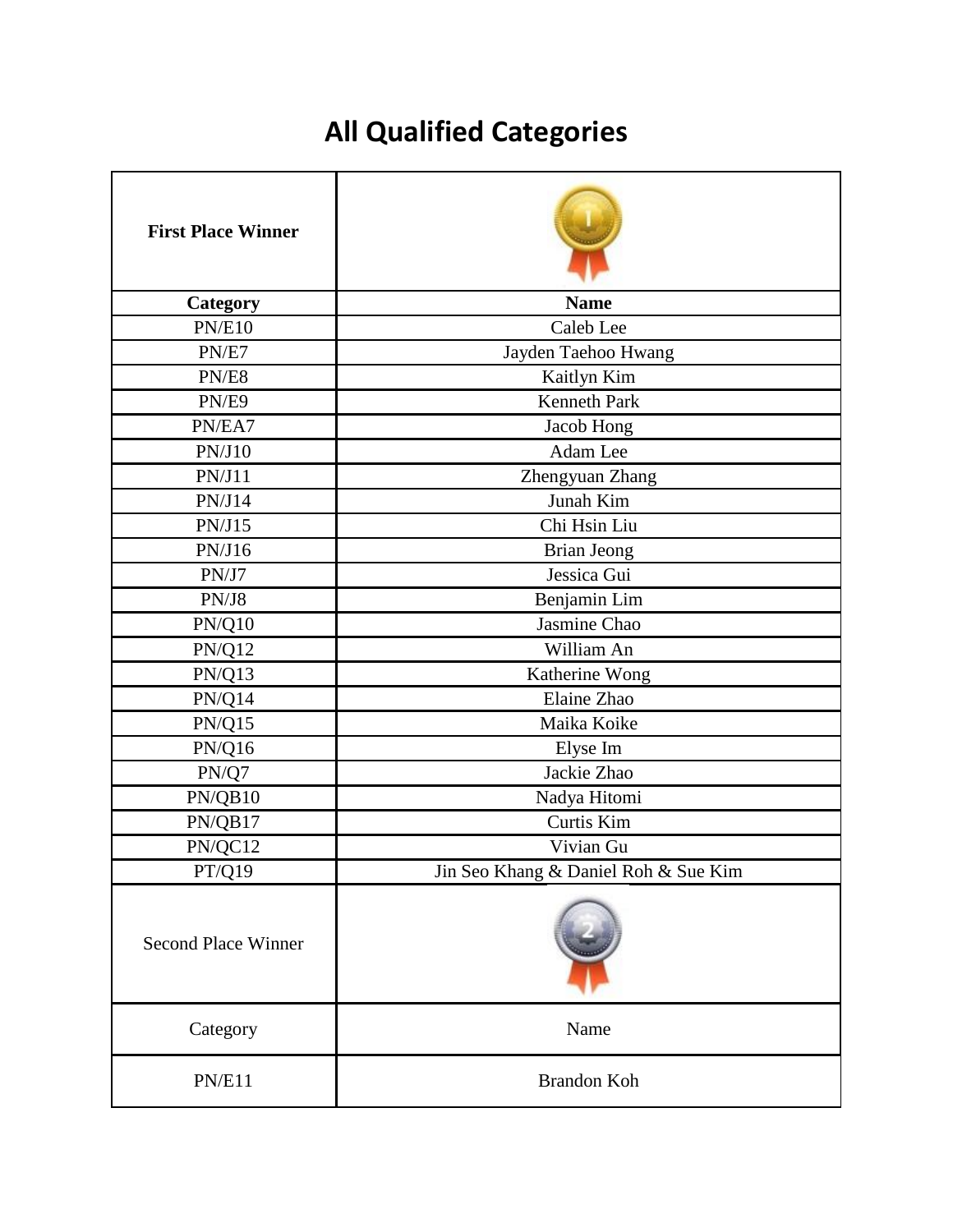| PN/E7                  | Hajoon Choi            |
|------------------------|------------------------|
| PN/E8                  | Ara Kwon               |
| PN/E9                  | Zoe Park               |
| PN/J10                 | Sophia Lachinov        |
| PN/J12                 | Katherine Poberezhskiy |
| PN/J14                 | Malina Adams           |
| $\text{PN}/\text{Q}10$ | Nadya Hitomi           |
| $PN/Q15$               | Steven Ly              |
| PN/QB15                | Maika Koike            |
| Third Place Winner     |                        |
| Category               | Name                   |
| PN/E11                 | Claire Lee             |
| PN/E7                  | <b>Gavin Park</b>      |
| PN/E7                  | Sean Kim               |
| PN/E8                  | Siddhardha Sastry      |
| PN/E9                  | Jaden Park             |
| PN/J11                 | Annette Je             |
| PN/J11                 | Christopher Je         |